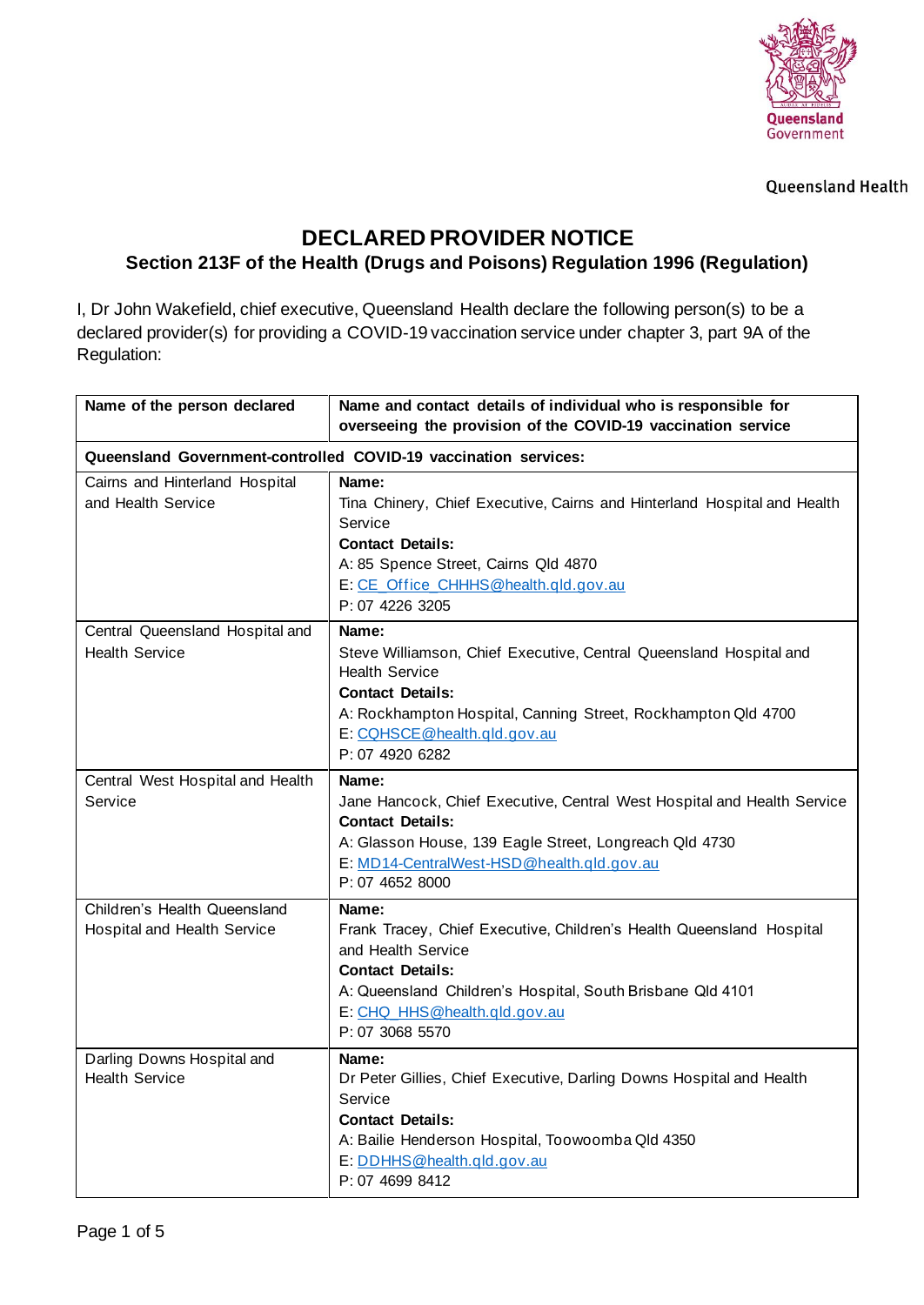| Name of the person declared                          | Name and contact details of individual who is responsible for                                                                                                                                                                                                                    |
|------------------------------------------------------|----------------------------------------------------------------------------------------------------------------------------------------------------------------------------------------------------------------------------------------------------------------------------------|
|                                                      | overseeing the provision of the COVID-19 vaccination service                                                                                                                                                                                                                     |
| Gold Coast Hospital and Health<br>Service            | Name:<br>Ron Calvert, Chief Executive, Gold Coast Hospital and Health Service<br><b>Contact Details:</b><br>A: Gold Coast University Hospital, 1 Hospital Boulevard, Southport QLD<br>4215<br>E: MD06-GoldCoast-HSD@health.qld.gov.au<br>P: 07 5687 0103                         |
| Mackay Hospital and Health                           | Name:                                                                                                                                                                                                                                                                            |
| Service                                              | Lisa Davies Jones, Chief Executive, Mackay Hospital and Health Service<br><b>Contact Details:</b><br>A: Mackay Base Hospital, 475 Bridge Road, Mackay Qld 4740<br>E: MD23-Mackay-HSD@health.qld.gov.au<br>P: 07 4885 6202                                                        |
| Metro North Hospital and Health<br>Service           | Name:<br>Jackie Hanson, Acting Chief Executive, Metro North Hospital and Health<br>Service<br><b>Contact Details:</b><br>A: Royal Brisbane and Women's Hospital, Herston Qld 4029<br>E: MD16-MetroNorthHHS@health.gld.gov.au<br>P: 07 3647 9501                                  |
| Metro South Hospital and Health<br>Service           | Name:<br>Dr Peter Bristow, Chief Executive, Metro South Hospital and Health<br>Service<br><b>Contact Details:</b><br>A: Princess Alexandra Hospital, Woolloongabba Qld 4102<br>E: MetroSouthCorro@health.gld.gov.au<br>P: 07 3176 8074                                           |
| North West Hospital and Health<br>Service            | Name:<br>Dr Karen Murphy, Acting Chief Executive, North West Hospital and Health<br>Service<br><b>Contact Details:</b><br>A: 30 Camooweal Street, Mt Isa Qld 4825<br>E: MD22-Mtlsa-HSD@health.gld.gov.au<br>P: 07 4744 4469                                                      |
| South West Hospital and Health<br>Service            | Name:<br>Dr Tony Brown, Chief Executive, South West Hospital and Health Service<br><b>Contact Details:</b><br>A: 44-45 Bungil Street, Roma Qld 4455<br>E: MD07-SouthWest-HHS@health.qld.gov.au<br>P: 07 4505 1568                                                                |
| Sunshine Coast Hospital and<br><b>Health Service</b> | Name:<br>Dr Mark Waters, Interim Chief Executive, Sunshine Coast Hospital and<br><b>Health Service</b><br><b>Contact Details:</b><br>A: Sunshine Coast University Hospital, 6 Doherty Street, Birtinya Qld 4575<br>E: SCHHS Chief Executive@health.qld.gov.au<br>P: 07 5202 0035 |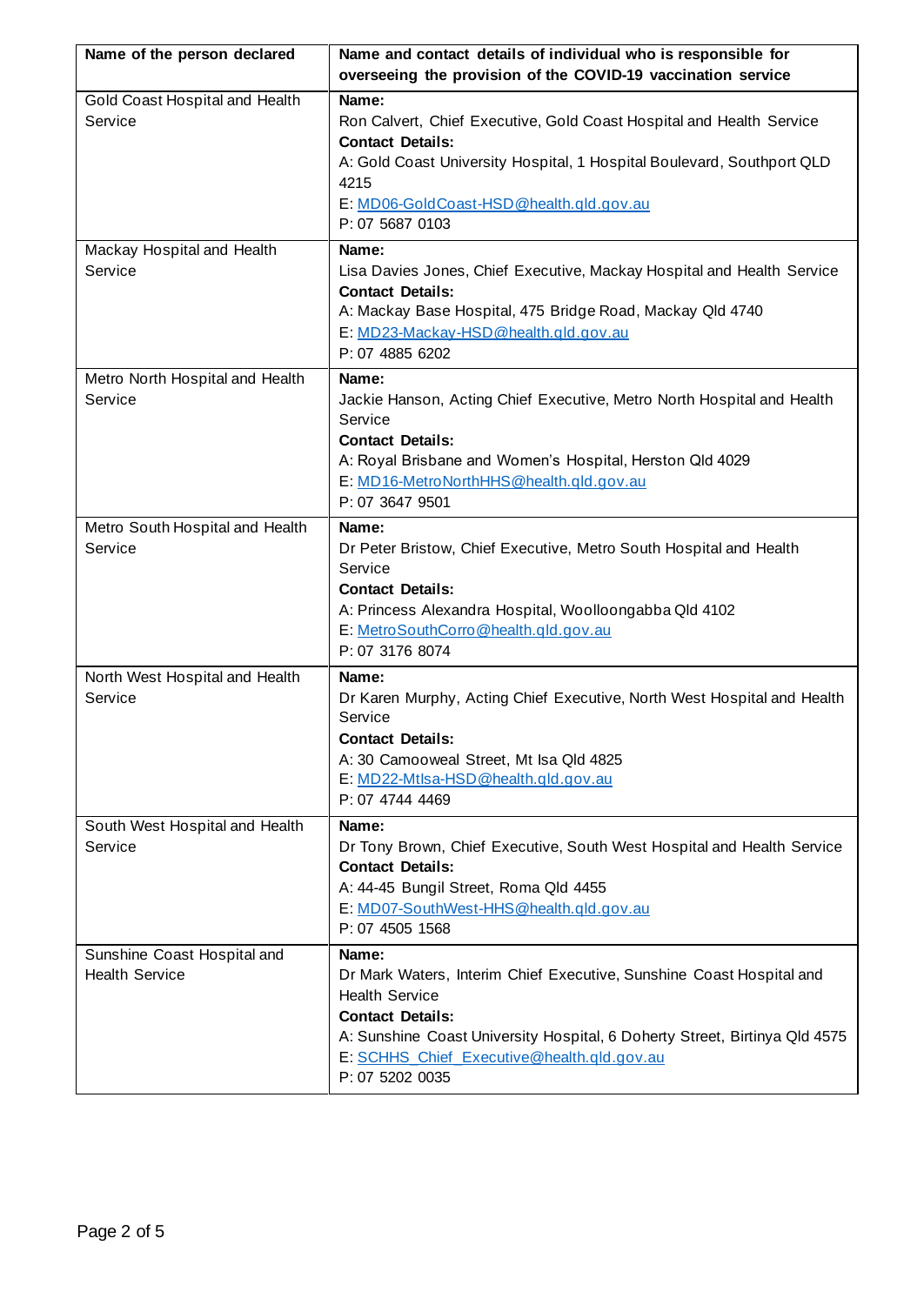| Name of the person declared               | Name and contact details of individual who is responsible for                                    |
|-------------------------------------------|--------------------------------------------------------------------------------------------------|
|                                           | overseeing the provision of the COVID-19 vaccination service                                     |
| Torres and Cape Hospital and              | Name:                                                                                            |
| <b>Health Service</b>                     | Beverley Hamerton, Chief Executive, Torres and Cape Hospital and                                 |
|                                           | <b>Health Service</b>                                                                            |
|                                           | <b>Contact Details:</b>                                                                          |
|                                           | A: CITI Central Building, corner Spence and Sheridan Street, Cairns Qld                          |
|                                           | 4870                                                                                             |
|                                           | E: MD21-TorresCape-HHS @health.qld.gov.au<br>P: 07 4043 0298                                     |
|                                           |                                                                                                  |
| Townsville Hospital and Health<br>Service | Name:                                                                                            |
|                                           | Kieran Keyes, Chief Executive, Townsville Hospital and Health Service<br><b>Contact Details:</b> |
|                                           | A: The Townsville University Hospital, 100 Angus Smith Drive, Douglas                            |
|                                           | Qld 4814                                                                                         |
|                                           | E: MD25-Townsville-HSD@health.gld.gov.au                                                         |
|                                           | P: 07 4433 0072                                                                                  |
| West Moreton Hospital and                 | Name:                                                                                            |
| <b>Health Service</b>                     | Dr Kerrie Freeman, Chief Executive, West Moreton Hospital and Health                             |
|                                           | Service                                                                                          |
|                                           | <b>Contact Details:</b>                                                                          |
|                                           | A: Hayden Centre, 37 South Street, Ipswich Qld 4305                                              |
|                                           | E: WM HSCE@health.gld.gov.au                                                                     |
|                                           | P: 07 3447 2999                                                                                  |
|                                           |                                                                                                  |
| Wide Bay Hospital and Health              | Name:                                                                                            |
| Service                                   | Deborah Carroll, Chief Executive, Wide Bay Hospital and Health Service                           |
|                                           | <b>Contact Details:</b>                                                                          |
|                                           | A: Bundaberg Hospital, Bourbong Street, Bundaberg Qld 4670                                       |
|                                           | E: MD18-WideBay-HSD-HOME@health.gld.gov.au                                                       |
|                                           | P: 07 4150 2020                                                                                  |
| Mater Misericordiae Ltd                   | Name:                                                                                            |
|                                           | Dr Trisha O'Moore Sullivan, Mater Misericordiae Ltd                                              |
|                                           | <b>Contact Details:</b><br>A: Salmon Building, Stanley St, South Brisbane 4101                   |
|                                           | E: covid.vaccine@mater.org.au                                                                    |
|                                           | P:                                                                                               |
| <b>Medical Rescue</b>                     | Name:                                                                                            |
|                                           | Michael Smith, Director, Medical Rescue                                                          |
|                                           | <b>Contact Details:</b>                                                                          |
|                                           | A: PO Box 642, Varsity Lakes Qld 4227                                                            |
|                                           | E:                                                                                               |
|                                           | P: 07 5562 5800                                                                                  |
| <b>Respond Global</b>                     | Name:                                                                                            |
|                                           | Rebecca Weir, Director of Health Services, Respond Global                                        |
|                                           | <b>Contact Details:</b>                                                                          |
|                                           | A: 10/8 Selkirk Drive, Noosaville Qld 4566                                                       |
|                                           | E: info@respondglobal.com<br>P: 07 5343 1940                                                     |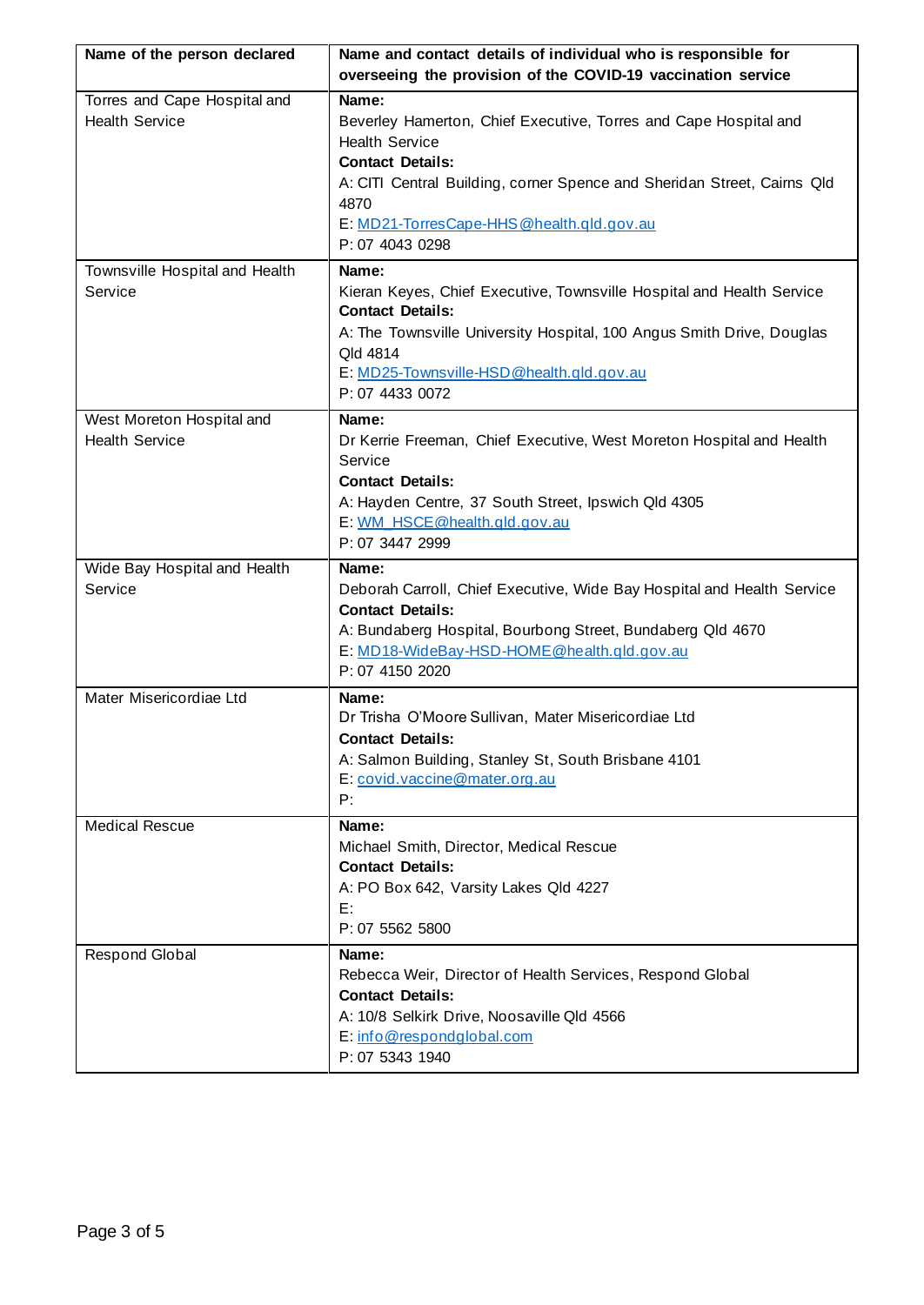| Name of the person declared                                                                                                                                                                                               | Name and contact details of individual who is responsible for                                                                                                                                                                                              |
|---------------------------------------------------------------------------------------------------------------------------------------------------------------------------------------------------------------------------|------------------------------------------------------------------------------------------------------------------------------------------------------------------------------------------------------------------------------------------------------------|
|                                                                                                                                                                                                                           | overseeing the provision of the COVID-19 vaccination service                                                                                                                                                                                               |
| Vanguard Health Pty Ltd                                                                                                                                                                                                   | Name:<br>Tim Gallagher, Chief Executive Officer, Vanguard Consulting & Services<br>Pty Ltd<br><b>Contact Details:</b><br>A: 6/183 Wickham Terrace, Brisbane Qld 4000<br>E: info@vanguardhealth.com.au<br>P: 07 3831 3004                                   |
| Vaxworks Health Services Pty Ltd                                                                                                                                                                                          | Name:<br>Damian Gray, Director, Vaxworks Health Services Pty Ltd<br><b>Contact Details:</b><br>A: 16 McDougall Street, Milton Qld 4064<br>E: support@vaxworks.com.au<br>P: 1300 348 422                                                                    |
| Australian Government-controlled COVID-19 vaccination services:                                                                                                                                                           |                                                                                                                                                                                                                                                            |
| Australian Defence Force                                                                                                                                                                                                  | Name:<br>Rear Admiral Sarah Sharkey, Surgeon General Australian Defence Force,<br>Australian Defence Force<br><b>Contact Details:</b><br>A: Campbell Park Offices, Canberra ACT 2600<br>E: JHC.gho@defence.gov.au<br>P: 02 6266 3919                       |
| Aspen Medical<br>(engaged by the Australian<br>Government to provide COVID-19<br>vaccination services to<br>Residential aged care facilities<br>and Residential disability<br>services)                                   | Name:<br>Dr Peter Shannon, Subject Matter Expert-General Practice, Aspen<br>Medical<br><b>Contact Details:</b><br>A: 2 King Street, Deakin ACT 2600<br>E: reception@aspenmedical.com<br>P: 02 6203 9500                                                    |
| <b>Company Medical Services</b><br>(engaged by the Australian<br>Government to provide COVID-19<br>vaccination services to<br>Residential aged care facilities)                                                           | Name:<br>Khoa Vu, Director, Company Medical Services<br><b>Contact Details:</b><br>A: 573 Burwood Road, Hawthorn Vic 3122<br>E: admin@companymedicalservices.com.au<br>P: 03 9882 4242                                                                     |
| Healthcare Australia Pty Ltd<br>(engaged by the Australian<br>Government to provide COVID-19<br>vaccination services to<br>Residential aged care facilities<br>and Residential disability<br>services)                    | Name:<br>Dr Catherine O'Connor, National Contracts and Commercial Manager,<br>Healthcare Australia Pty Ltd<br><b>Contact Details:</b><br>A: 3/312 St Kilda Road, Melbourne Vic 3004<br>E: commcare.enquiries@healthcareaustralia.com.au<br>P: 1300 422 247 |
| International SOS<br>(engaged by the Australian<br>Government to provide COVID-19<br>vaccination services to<br>Residential aged care facilities,<br>Residential disability services,<br>and detention centre facilities) | Name:<br>Dr Sue Page AM, Medical Director, Pacific Government Services,<br>International SOS<br><b>Contact Details:</b><br>A: 55 Wentworth Avenue, Kingston ACT 2604<br>E: c19vaccination@internationalsos.com<br>P: (02) 9372 2468                        |